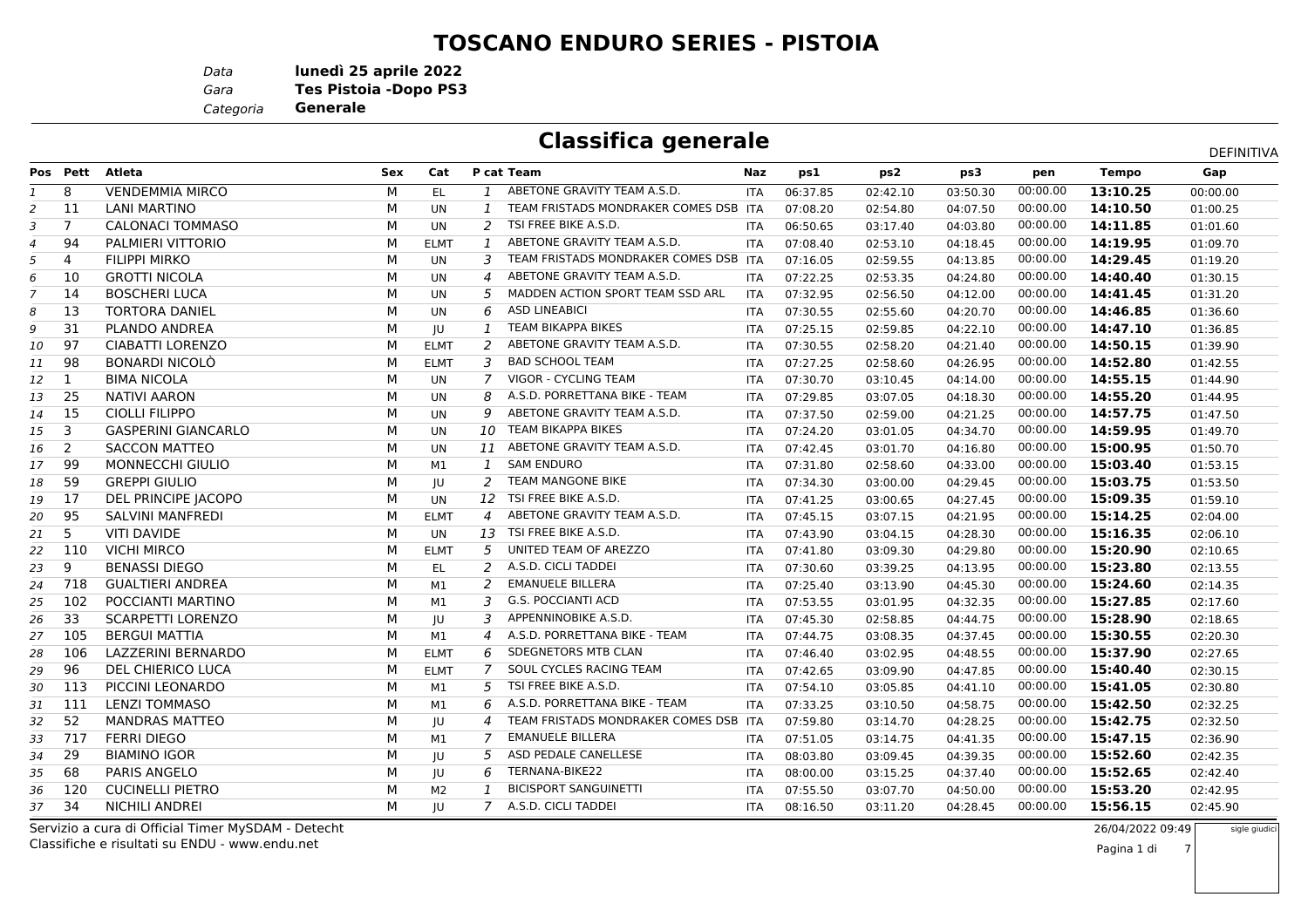|    |          |                           |            |                |                          |                                    |            |          |          |          |          |              | DEFINITIVA |
|----|----------|---------------------------|------------|----------------|--------------------------|------------------------------------|------------|----------|----------|----------|----------|--------------|------------|
|    | Pos Pett | <b>Atleta</b>             | <b>Sex</b> | Cat            |                          | P cat Team                         | Naz        | ps1      | ps2      | ps3      | pen      | <b>Tempo</b> | Gap        |
| 38 | 275      | <b>CUNEO MATTEO</b>       | М          | M3             | 1                        | <b>TEAM BLU BELGA</b>              | <b>ITA</b> | 07:56.30 | 03:16.00 | 04:44.35 | 00:00.00 | 15:56.65     | 02:46.40   |
| 39 | 124      | <b>MARIOTTI PIERCARLO</b> | М          | M3             | 2                        | <b>BICISPORT SANGUINETTI</b>       | <b>ITA</b> | 08:00.30 | 03:16.75 | 04:42.40 | 00:00.00 | 15:59.45     | 02:49.20   |
| 40 | 37       | <b>CASAMENTI MANUEL</b>   | M          | JU             | 8                        | APPENNINOBIKE A.S.D.               | <b>ITA</b> | 08:06.20 | 03:14.40 | 04:39.30 | 00:00.00 | 15:59.90     | 02:49.65   |
| 41 | 39       | <b>SARTONI MATTEO</b>     | М          | IU             | q                        | APPENNINOBIKE A.S.D.               | <b>ITA</b> | 08:02.40 | 03:17.75 | 04:40.85 | 00:00.00 | 16:01.00     | 02:50.75   |
| 42 | 36       | PANA ALESSANDRO           | M          | JU             | 10                       | SCUOLA DI CICLISMO AREZZO          | ITA        | 08:07.65 | 03:11.60 | 04:42.15 | 00:00.00 | 16:01.40     | 02:51.15   |
| 43 | 125      | <b>GIANNINI SIMONE</b>    | M          | M1             | 8                        | <b>BICISPORT SANGUINETTI</b>       | ITA        | 08:11.70 | 03:09.30 | 04:41.35 | 00:00.00 | 16:02.35     | 02:52.10   |
| 44 | 108      | <b>TAMBERI FEDERICO</b>   | м          | M <sub>2</sub> | $\mathcal{P}$            | <b>BIKE VILLAGE ASD</b>            | <b>ITA</b> | 07:47.50 | 03:28.15 | 04:47.95 | 00:00.00 | 16:03.60     | 02:53.35   |
| 45 | 107      | <b>BICCHI IACOPO</b>      | M          | M1             | 9                        | <b>SAM ENDURO</b>                  | <b>ITA</b> | 08:03.50 | 03:16.10 | 04:44.55 | 00:00.00 | 16:04.15     | 02:53.90   |
| 46 | 229      | MOTTO MATTIA              | M          | M1             | 10                       | A.S.D. MONTECROCETRAILS            | <b>ITA</b> | 07:49.35 | 03:14.10 | 05:00.95 | 00:00.00 | 16:04.40     | 02:54.15   |
| 47 | 101      | <b>GUALANDI GIULIO</b>    | м          | M1             | <b>11</b>                | MSBA A.S.D                         | <b>ITA</b> | 07:53.30 | 03:17.20 | 04:57.10 | 00:00.00 | 16:07.60     | 02:57.35   |
| 48 | 119      | <b>GAZZERI GIORGIO</b>    | м          | M1             |                          | 12 G.S. POCCIANTI ACD              | <b>ITA</b> | 08:05.00 | 03:10.30 | 04:52.90 | 00:00.00 | 16:08.20     | 02:57.95   |
| 49 | 716      | PAZZI FILIPPO             | М          | <b>ELMT</b>    | 8                        | <b>EMANUELE BILLERA</b>            | <b>ITA</b> | 08:03.55 | 03:13.95 | 04:55.40 | 00:00.00 | 16:12.90     | 03:02.65   |
| 50 | 161      | <b>BERTONCINI GIOELE</b>  | M          | M2             | 3                        | ABETONE GRAVITY TEAM A.S.D.        | <b>ITA</b> | 08:08.45 | 03:17.90 | 04:47.30 | 00:00.00 | 16:13.65     | 03:03.40   |
| 51 | 100      | PRISINZANO ALBERTO        | M          | <b>ELMT</b>    | 9                        | <b>ENERGY EBIKE</b>                | <b>ITA</b> | 08:11.45 | 03:11.05 | 04:51.95 | 00:00.00 | 16:14.45     | 03:04.20   |
| 52 | 109      | ARMINO FRANCESCO          | м          | M <sub>3</sub> | 3                        | <b>EMANUELE BILLERA</b>            | <b>ITA</b> | 08:13.95 | 03:14.35 | 04:47.35 | 00:00.00 | 16:15.65     | 03:05.40   |
| 53 | 44       | <b>ORIELLI FILIPPO</b>    | М          | IU             | <b>11</b>                | TEAM KONA BIKE CENTER CIMONE       | <b>ITA</b> | 08:20.90 | 03:12.25 | 04:44.05 | 00:00.00 | 16:17.20     | 03:06.95   |
| 54 | 112      | <b>MAZZI MARCO</b>        | M          | M3             | $\overline{\mathcal{A}}$ | BLUETEAM-LA BICICLETTERIA ITALIANA | <b>ITA</b> | 08:16.55 | 03:15.10 | 04:45.65 | 00:00.00 | 16:17.30     | 03:07.05   |
| 55 | 258      | PREZIOSO PAOLO            | М          | <b>ELMT</b>    | 10                       | <b>TESSERA GIORNALIERA</b>         | <b>ITA</b> | 07:57.85 | 03:13.50 | 05:12.25 | 00:00.00 | 16:23.60     | 03:13.35   |
| 56 | 723      | <b>ANSALONI RICCARDO</b>  | м          | M1             | 13                       | <b>IEMA MTB TEAM</b>               | <b>ITA</b> | 08:20.95 | 03:13.05 | 04:49.60 | 00:00.00 | 16:23.60     | 03:13.35   |
| 57 | 122      | <b>BALDI ANDREA</b>       | M          | <b>ELMT</b>    | 11                       | <b>SAM ENDURO</b>                  | <b>ITA</b> | 08:23.70 | 03:18.25 | 04:45.45 | 00:00.00 | 16:27.40     | 03:17.15   |
| 58 | 154      | <b>GELLI FRANCESCO</b>    | М          | M3             | 5                        | TSI FREE BIKE A.S.D.               | <b>ITA</b> | 08:09.80 | 03:19.60 | 05:01.00 | 00:00.00 | 16:30.40     | 03:20.15   |
| 59 | 276      | <b>FUGAZZI SERGIO</b>     | M          | M4             | 1                        | <b>TEAM BLU BELGA</b>              | <b>ITA</b> | 08:19.20 | 03:22.00 | 04:54.65 | 00:00.00 | 16:35.85     | 03:25.60   |
| 60 | 186      | <b>GIACOMINI ANDREA</b>   | М          | M <sub>2</sub> | 4                        | TEAM HERO MY BIKE S.MARINO         | <b>ITA</b> | 08:11.20 | 03:15.60 | 05:09.15 | 00:00.00 | 16:35.95     | 03:25.70   |
| 61 | 46       | <b>SARTONI THOMAS</b>     | М          | JU             | 12                       | APPENNINOBIKE A.S.D.               | <b>ITA</b> | 08:34.30 | 03:19.05 | 04:43.20 | 00:00.00 | 16:36.55     | 03:26.30   |
| 62 | 115      | PIANIGIANI DANIELE        | M          | M <sub>2</sub> | 5                        | <b>G.S. POCCIANTI ACD</b>          | <b>ITA</b> | 08:34.05 | 03:14.85 | 04:47.80 | 00:00.00 | 16:36.70     | 03:26.45   |
| 63 | 153      | <b>OFFREDI GIACOMO</b>    | М          | <b>ELMT</b>    | 12                       | TSI FREE BIKE A.S.D.               | <b>ITA</b> | 08:15.70 | 03:14.85 | 05:08.10 | 00:00.00 | 16:38.65     | 03:28.40   |
| 64 | 35       | <b>FALSINI DAVIDE</b>     | М          | JU             | 13                       | SCUOLA DI CICLISMO AREZZO          | <b>ITA</b> | 08:39.60 | 03:19.90 | 04:46.50 | 00:00.00 | 16:46.00     | 03:35.75   |
| 65 | 166      | <b>STORTINI FEDERICO</b>  | М          | M1             | 14                       | ABETONE GRAVITY TEAM A.S.D.        | <b>ITA</b> | 08:27.45 | 03:19.05 | 04:59.95 | 00:00.00 | 16:46.45     | 03:36.20   |
| 66 | 266      | MARSIGLIETTI NICOLO'      | M          | <b>ELMT</b>    | 13                       | ASD BIKELAND TEAM BIKE 2003        | <b>ITA</b> | 08:14.95 | 03:23.70 | 05:08.30 | 00:00.00 | 16:46.95     | 03:36.70   |
| 67 | 242      | GIANNI LORENZO JACOPO     | М          | M <sub>2</sub> | 6                        | FIRENZEFREERIDE ASD                | ITA        | 08:06.30 | 03:27.20 | 05:13.50 | 00:00.00 | 16:47.00     | 03:36.75   |
| 68 | 213      | <b>GENNESI ALESSANDRO</b> | м          | M <sub>5</sub> | 1                        | TEAM PIÙSPORT LEVANTE              | <b>ITA</b> | 08:36.10 | 03:17.60 | 04:56.10 | 00:00.00 | 16:49.80     | 03:39.55   |
| 69 | 116      | <b>CASINI MICHELE</b>     | M          | <b>ELMT</b>    | 14                       | MUSHROOM MTB LIVORNO               | <b>ITA</b> | 08:09.35 | 03:37.15 | 05:04.15 | 00:00.00 | 16:50.65     | 03:40.40   |
| 70 | 41       | <b>LASTRI GIULIO</b>      | М          | IU             | 14                       | MADDEN ACTION SPORT TEAM SSD ARL   | <b>ITA</b> | 08:27.10 | 03:14.95 | 05:09.05 | 00:00.00 | 16:51.10     | 03:40.85   |
| 71 | 204      | STEFANELLI ANDREA         | М          | M <sub>2</sub> | 7                        | A.S.D. PORRETTANA BIKE - TEAM      | <b>ITA</b> | 08:11.30 | 03:33.80 | 05:06.65 | 00:00.00 | 16:51.75     | 03:41.50   |
| 72 | 6        | <b>MONTAGNA FILIPPO</b>   | M          | EL.            | 3                        | VIGOR - CYCLING TEAM               | ITA        | 08:35.50 | 03:13.60 | 05:04.95 | 00:00.00 | 16:54.05     | 03:43.80   |
| 73 | 16       | <b>TONI FILIPPO</b>       | М          | EL.            | 4                        | ABETONE GRAVITY TEAM A.S.D.        | <b>ITA</b> | 08:43.85 | 03:21.05 | 04:49.20 | 00:00.00 | 16:54.10     | 03:43.85   |
| 74 | 290      | STOPPIONI LEONARDO        | M          | M1             | 15                       | ABETONE GRAVITY TEAM A.S.D.        | <b>ITA</b> | 08:34.00 | 03:20.75 | 05:00.75 | 00:00.00 | 16:55.50     | 03:45.25   |
| 75 | 121      | <b>NARDINI GRAZIANO</b>   | M          | M <sub>2</sub> | 8                        | <b>BICISPORT SANGUINETTI</b>       | ITA        | 08:11.20 | 03:20.60 | 05:24.55 | 00:00.00 | 16:56.35     | 03:46.10   |
| 76 | 704      | <b>GASSANI ALESSANDRO</b> | м          | M4             | $\mathcal{P}$            | <b>BICISPORT SANGUINETTI</b>       | <b>ITA</b> | 08:40.50 | 03:20.15 | 04:56.25 | 00:00.00 | 16:56.90     | 03:46.65   |
| 77 | 208      | <b>SGUBBI ANDREA</b>      | М          | M <sub>5</sub> | 2                        | APPENNINOBIKE A.S.D.               | <b>ITA</b> | 08:26.30 | 03:24.10 | 05:06.85 | 00:00.00 | 16:57.25     | 03:47.00   |
| 78 | 61       | <b>RAGGI ALEX</b>         | M          | IU             | 15                       | ASD AFTER SKULL - ROGUE RACING     | <b>ITA</b> | 08:51.75 | 03:15.10 | 04:51.85 | 00:00.00 | 16:58.70     | 03:48.45   |
| 79 | 218      | DI CARLO GIUSEPPE         | м          | <b>ELMT</b>    |                          | 15 ASD LINEABICI                   | <b>ITA</b> | 08:20.25 | 03:18.50 | 05:23.25 | 00:00.00 | 17:02.00     | 03:51.75   |
|    |          |                           |            |                |                          |                                    |            |          |          |          |          |              |            |

Classifiche e risultati su ENDU - www.endu.netServizio a cura di Official Timer MySDAM - Detecht  26/04/2022 09:49sigle giudici

i 7 Pagina 2 di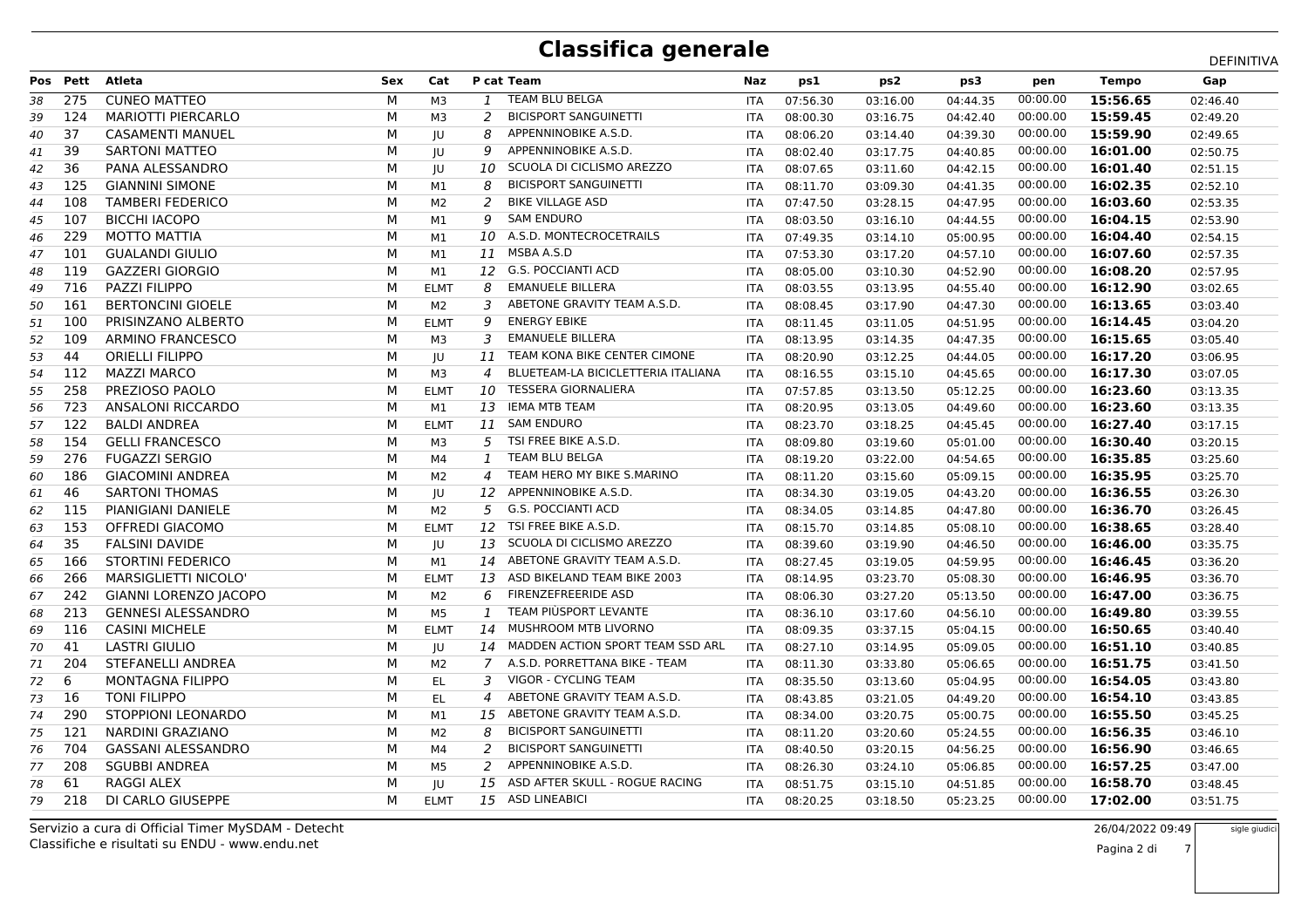|        |          |                                |            |              |                |                                  |            |          |          |          |          |              | DEFINITIVA |
|--------|----------|--------------------------------|------------|--------------|----------------|----------------------------------|------------|----------|----------|----------|----------|--------------|------------|
|        | Pos Pett | Atleta                         | <b>Sex</b> | Cat          |                | P cat Team                       | Naz        | ps1      | ps2      | ps3      | pen      | <b>Tempo</b> | Gap        |
| 80     | 38       | <b>GORI ALESSANDRO</b>         | м          | IU           | 16             | YOUNG RIDERZ PISTOIA             | <b>ITA</b> | 09:02.00 | 03:16.55 | 04:45.70 | 00:00.00 | 17:04.25     | 03:54.00   |
| 81     | 118      | <b>CENNI MARCO</b>             | М          | ΜЗ           | 6              | I-MTB A.S.D.                     | <b>ITA</b> | 08:26.45 | 03:26.25 | 05:11.85 | 00:00.00 | 17:04.55     | 03:54.30   |
| 82     | 22       | <b>FALLANI ALESSIO</b>         | M          | <b>UN</b>    | 14             | TSI FREE BIKE A.S.D.             | <b>ITA</b> | 08:47.60 | 03:20.75 | 04:56.90 | 00:00.00 | 17:05.25     | 03:55.00   |
| 83     | 69       | <b>BRUZZESE FILIPPO COSIMO</b> | М          | IU           | 17             | <b>JOLLY BIKE TEAM</b>           | <b>ITA</b> | 08:16.45 | 03:34.75 | 05:14.55 | 00:00.00 | 17:05.75     | 03:55.50   |
| 84     | 203      | <b>LELLI MATTEO</b>            | М          | <b>ELMT</b>  |                | 16 A.S.D. PORRETTANA BIKE - TEAM | <b>ITA</b> | 08:17.75 | 03:22.80 | 05:29.25 | 00:00.00 | 17:09.80     | 03:59.55   |
| 85     | 19       | BOSI MATTEO                    | M          | UN           | 15             | APPENNINOBIKE A.S.D.             | ITA        | 09:00.20 | 03:24.20 | 04:46.70 | 00:00.00 | 17:11.10     | 04:00.85   |
| 86     | 721      | <b>BAGNOLI ALAIN</b>           | м          | <b>ELMT</b>  |                | 17 SDEGNETORS MTB CLAN           | <b>ITA</b> | 08:47.25 | 03:21.40 | 05:04.25 | 00:00.00 | 17:12.90     | 04:02.65   |
| 87     | 162      | <b>GROSSI FEDERICO</b>         | М          | <b>ELMT</b>  | 18             | ABETONE GRAVITY TEAM A.S.D.      | <b>ITA</b> | 08:29.80 | 03:33.85 | 05:09.70 | 00:00.00 | 17:13.35     | 04:03.10   |
| 88     | 155      | <b>VARGIU ENRICO</b>           | м          | M4           | 3              | TSI FREE BIKE A.S.D.             | <b>ITA</b> | 08:26.35 | 03:23.50 | 05:23.95 | 00:00.00 | 17:13.80     | 04:03.55   |
| 89     | 57       | <b>MARIOTTA PIETRO</b>         | м          | IU           | 18             | VIGOR - CYCLING TEAM             | <b>ITA</b> | 08:44.20 | 03:30.30 | 05:00.70 | 00:00.00 | 17:15.20     | 04:04.95   |
| 90     | 253      | <b>TANO FILIPPO</b>            | М          | <b>ELMT</b>  | 19             | <b>TESSERA GIORNALIERA</b>       | <b>ITA</b> | 08:39.15 | 03:24.55 | 05:12.00 | 00:00.00 | 17:15.70     | 04:05.45   |
| 91     | 202      | <b>TONELLI MATTIA</b>          | М          | <b>ELMT</b>  | 20             | A.S.D. PORRETTANA BIKE - TEAM    | <b>ITA</b> | 08:23.65 | 03:29.20 | 05:23.15 | 00:00.00 | 17:16.00     | 04:05.75   |
| 92     | 152      | <b>BONACCHI FRANCESCO</b>      | М          | <b>ELMT</b>  |                | 21 TSI FREE BIKE A.S.D.          | <b>ITA</b> | 08:37.90 | 03:27.40 | 05:12.45 | 00:00.00 | 17:17.75     | 04:07.50   |
| 93     | 32       | <b>AMERIO FILIPPO</b>          | М          | JU           | 19             | ASD PEDALE CANELLESE             | ITA        | 08:40.40 | 03:20.55 | 05:16.90 | 00:00.00 | 17:17.85     | 04:07.60   |
| 94     | 51       | <b>ZANARDI MATTEO</b>          | м          | JU           | 20             | MTB ADVENTURE BOLOGNA TEAM       | <b>ITA</b> | 08:44.10 | 03:29.80 | 05:04.80 | 00:00.00 | 17:18.70     | 04:08.45   |
| 95     | 103      | RIMONDO MATTEO                 | М          | M2           | 9              | ABETONE GRAVITY TEAM A.S.D.      | <b>ITA</b> | 08:40.15 | 03:27.15 | 05:11.65 | 00:00.00 | 17:18.95     | 04:08.70   |
| 96     | 179      | <b>GIORGI ANDREA</b>           | M          | M2           | 10             | MTB ADVENTURE BOLOGNA TEAM       | ITA        | 08:37.60 | 03:30.80 | 05:11.90 | 00:00.00 | 17:20.30     | 04:10.05   |
| 97     | 197      | PONSICCHI ROBERTO              | М          | M4           | 4              | <b>G.S. POCCIANTI ACD</b>        | <b>ITA</b> | 08:41.95 | 03:23.10 | 05:16.90 | 00:00.00 | 17:21.95     | 04:11.70   |
| 98     | 117      | <b>BATTAGLIA FRANCESCO</b>     | м          | M1           | 16             | FREE BIKE PED.FOLLON. 1956       | <b>ITA</b> | 08:32.75 | 03:22.05 | 05:27.60 | 00:00.00 | 17:22.40     | 04:12.15   |
| 99     | 719      | POLIDORI DARIO                 | М          | <b>ELMT</b>  | 22             | SDEGNETORS MTB CLAN              | <b>ITA</b> | 08:44.40 | 03:34.40 | 05:04.35 | 00:00.00 | 17:23.15     | 04:12.90   |
| 100    | 702      | <b>FERDANI EMILIANO</b>        | М          | M2           | 11             | <b>BICISPORT SANGUINETTI</b>     | <b>ITA</b> | 08:48.65 | 03:25.10 | 05:13.05 | 00:00.00 | 17:26.80     | 04:16.55   |
| 101    | 243      | <b>DIAMANTI FRANCESCO</b>      | М          | <b>ELMT</b>  | 23             | <b>FIRENZEFREERIDE ASD</b>       | <b>ITA</b> | 08:23.00 | 03:44.85 | 05:19.70 | 00:00.00 | 17:27.55     | 04:17.30   |
| 102    | 209      | <b>SCALA MIRCO</b>             | М          | M5           | 3              | APPENNINOBIKE A.S.D.             | <b>ITA</b> | 08:38.00 | 03:31.80 | 05:18.80 | 00:00.00 | 17:28.60     | 04:18.35   |
| 103    | 263      | ORLANDO RICCARDO               | М          | <b>ELMT</b>  | 24             | <b>TESSERA GIORNALIERA</b>       | <b>ITA</b> | 08:24.80 | 03:28.35 | 05:39.95 | 00:00.00 | 17:33.10     | 04:22.85   |
| 104    | 240      | D'ACUNTO BIAGIO                | м          | <b>IMT</b>   | 1              | <b>FIRENZEFREERIDE ASD</b>       | <b>ITA</b> | 08:28.00 | 03:26.70 | 05:38.65 | 00:00.00 | 17:33.35     | 04:23.10   |
| 105    | 256      | MARIOTTI GIACOMO               | М          | <b>IMT</b>   | 2              | <b>CLUB SORCI VERDI</b>          | <b>ITA</b> | 08:52.50 | 03:29.60 | 05:11.55 | 00:00.00 | 17:33.65     | 04:23.40   |
| 106    | -211     | <b>RAGGI CHRISTIAN</b>         | М          | M1           | 17             | BIKE ACADEMY RACING TEAM         | <b>ITA</b> | 08:48.35 | 03:29.60 | 05:17.45 | 00:00.00 | 17:35.40     | 04:25.15   |
| 107    | 251      | PETTINARI ANDREA               | М          | M2           | 12             | A.C.C G.S CICLI EFFE-EFFE        | <b>ITA</b> | 08:45.70 | 03:25.85 | 05:24.10 | 00:00.00 | 17:35.65     | 04:25.40   |
| 108    | -42      | PAOLETTI MATTIA                | М          | IU           |                | 21 A.S.D. PORRETTANA BIKE - TEAM | <b>ITA</b> | 08:56.15 | 03:33.20 | 05:08.20 | 00:00.00 | 17:37.55     | 04:27.30   |
| 109    | -60      | NICORA DAMIANO                 | М          | JU           | 22             | <b>TEAM MARCHISIO BICI</b>       | ITA        | 08:59.60 | 03:27.15 | 05:10.90 | 00:00.00 | 17:37.65     | 04:27.40   |
| 110    | -91      | <b>BONANNI FRANCESCA</b>       | F.         | OP-WPRO      | 1              | <b>TEAM BIKAPPA BIKES</b>        | <b>ITA</b> | 08:34.05 | 03:38.10 | 05:26.55 | 00:00.00 | 17:38.70     | 04:28.45   |
|        | 111 286  | PERTICARINI FABRIZIO           | М          | M3           | $\overline{7}$ | <b>ONELEVEN MTB</b>              | <b>ITA</b> | 08:48.15 | 03:24.95 | 05:27.70 | 00:00.00 | 17:40.80     | 04:30.55   |
|        | 112 164  | <b>GUCCI JONATHAN</b>          | м          | <b>ELMT</b>  | 25             | ABETONE GRAVITY TEAM A.S.D.      | ITA        | 08:46.15 | 03:29.10 | 05:27.35 | 00:00.00 | 17:42.60     | 04:32.35   |
|        | 113 128  | <b>BARTALUCCI DANIEL</b>       | М          | <b>FRONT</b> | $\mathbf{1}$   | <b>IEMA MTB TEAM</b>             | <b>ITA</b> | 09:08.15 | 03:27.05 | 05:07.65 | 00:00.00 | 17:42.85     | 04:32.60   |
| 114 50 |          | <b>CONTA LORENZO</b>           | М          | JU           |                | 23 ASD PEDALE CANELLESE          | <b>ITA</b> | 08:55.85 | 03:33.50 | 05:13.60 | 00:00.00 | 17:42.95     | 04:32.70   |
|        | 115 158  | TEMPESTINI GIACHINI BRANDO     | м          | <b>ELMT</b>  | 26             | TSI FREE BIKE A.S.D.             | <b>ITA</b> | 08:43.85 | 03:23.30 | 05:38.50 | 00:00.00 | 17:45.65     | 04:35.40   |
|        | 116 126  | <b>EVANGELISTI MIRCO</b>       | М          | <b>FRONT</b> | 2              | A.S.D. PORRETTANA BIKE - TEAM    | <b>ITA</b> | 08:58.95 | 03:37.20 | 05:11.95 | 00:00.00 | 17:48.10     | 04:37.85   |
|        | 117 245  | <b>BUTINI CRISTIANO</b>        | М          | <b>ELMT</b>  |                | 27 SAM ENDURO                    | ITA        | 08:43.30 | 03:25.80 | 05:40.25 | 00:00.00 | 17:49.35     | 04:39.10   |
|        | 118 222  | <b>CHELI FRANCESCO</b>         | м          | M1           | 18             | FREE BIKE PED.FOLLON. 1956       | <b>ITA</b> | 08:58.20 | 03:25.05 | 05:26.55 | 00:00.00 | 17:49.80     | 04:39.55   |
|        | 119 280  | <b>CORTELLESSA MARCO</b>       | М          | ΜЗ           | 8              | MADDEN ACTION SPORT TEAM SSD ARL | <b>ITA</b> | 08:41.45 | 03:32.00 | 05:36.40 | 00:00.00 | 17:49.85     | 04:39.60   |
|        | 120 134  | <b>SCASSA MIRCO</b>            | М          | <b>FRONT</b> | 3              | UNITED TEAM OF AREZZO            | <b>ITA</b> | 08:34.85 | 04:02.80 | 05:13.10 | 00:00.00 | 17:50.75     | 04:40.50   |
| 121 74 |          | <b>BANCI VALENTINO</b>         | М          | JU           | 24             | YOUNG RIDERZ PISTOIA             | <b>ITA</b> | 09:48.45 | 03:05.90 | 04:56.80 | 00:00.00 | 17:51.15     | 04:40.90   |
|        |          |                                |            |              |                |                                  |            |          |          |          |          |              |            |

Classifiche e risultati su ENDU - www.endu.netServizio a cura di Official Timer MySDAM - Detecht

26/04/2022 09:49

i 7 Pagina 3 di

sigle giudici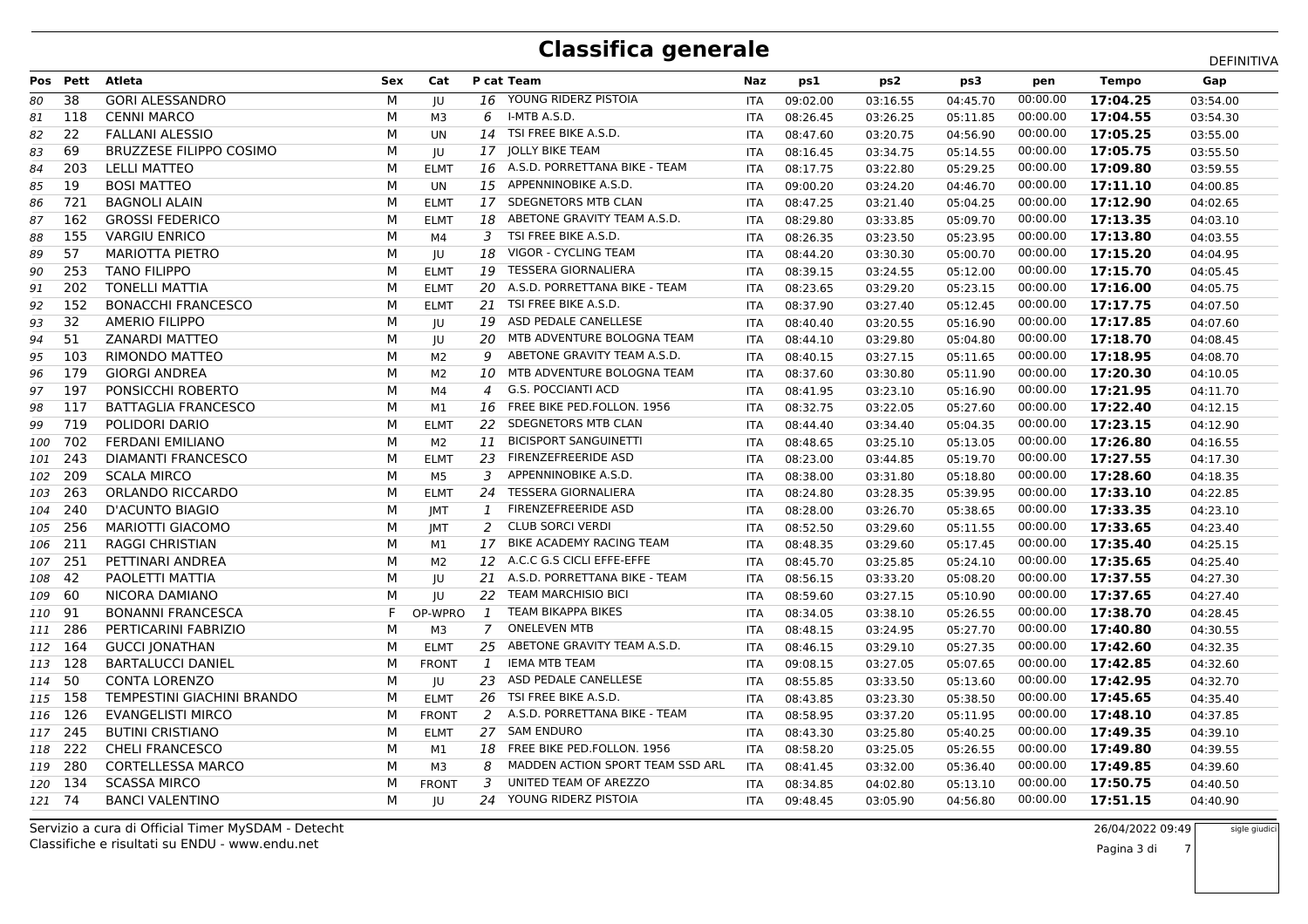|         |          |                              |     |                |                |                               |            |          |          |          |          |              | DEFINITIVA |
|---------|----------|------------------------------|-----|----------------|----------------|-------------------------------|------------|----------|----------|----------|----------|--------------|------------|
|         | Pos Pett | Atleta                       | Sex | Cat            |                | P cat Team                    | Naz        | ps1      | ps2      | ps3      | pen      | <b>Tempo</b> | Gap        |
|         | 122 185  | PARENZI MASSIMO              | М   | M <sub>5</sub> | $\overline{A}$ | TEAM HERO MY BIKE S.MARINO    | <b>ITA</b> | 09:02.90 | 03:28.30 | 05:21.40 | 00:00.00 | 17:52.60     | 04:42.35   |
| 123 90  |          | <b>SAVELLI IRENE</b>         | F   | OP-WPRO        | 2              | YOUNG RIDERZ PISTOIA          | <b>ITA</b> | 08:57.70 | 03:28.00 | 05:28.20 | 00:00.00 | 17:53.90     | 04:43.65   |
| 124 187 |          | <b>MOLINARI STEFANO</b>      | М   | M <sub>5</sub> | 5              | TEAM HERO MY BIKE S.MARINO    | <b>SMR</b> | 08:57.50 | 03:32.70 | 05:24.30 | 00:00.00 | 17:54.50     | 04:44.25   |
| 125     | - 26     | <b>CASI LORENZO</b>          | M   | <b>UN</b>      | 16             | TEAM KONA BIKE CENTER CIMONE  | <b>ITA</b> | 09:12.20 | 03:35.85 | 05:10.50 | 00:00.00 | 17:58.55     | 04:48.30   |
| 126     | 48       | <b>ORSINI EMANUELE</b>       | М   | JU             | 25             | APPENNINOBIKE A.S.D.          | ITA        | 09:11.65 | 03:32.50 | 05:15.90 | 00:00.00 | 18:00.05     | 04:49.80   |
|         | 127 715  | <b>VENTURELLI MATTEO</b>     | М   | <b>ELMT</b>    | 28             | <b>EMANUELE BILLERA</b>       | ITA        | 08:27.05 | 03:30.60 | 06:03.50 | 00:00.00 | 18:01.15     | 04:50.90   |
| 128     | - 720    | <b>FRANCESCHI MATTIA</b>     | M   | M1             | 19             | SDEGNETORS MTB CLAN           | <b>ITA</b> | 08:59.35 | 03:26.35 | 05:36.00 | 00:00.00 | 18:01.70     | 04:51.45   |
| 129     | 66       | <b>MARTOLINI SIMONE</b>      | М   | JU             | 26             | A.S.D. CICLI TADDEI           | <b>ITA</b> | 09:24.10 | 03:35.35 | 05:03.50 | 00:00.00 | 18:02.95     | 04:52.70   |
|         | 130 214  | RAFFAELLI NICOLA             | М   | M6             | 1              | <b>CICLI CONTI GS</b>         | <b>ITA</b> | 08:51.90 | 03:39.20 | 05:31.95 | 00:00.00 | 18:03.05     | 04:52.80   |
| 131 58  |          | <b>FAVOLE FRANCESCO</b>      | M   | IU             | 27             | VIGOR - CYCLING TEAM          | <b>ITA</b> | 09:12.20 | 03:41.20 | 05:10.65 | 00:00.00 | 18:04.05     | 04:53.80   |
| 132 127 |          | <b>SAMORI' MIRKO</b>         | М   | <b>FRONT</b>   | $\overline{a}$ | APPENNINOBIKE A.S.D.          | <b>ITA</b> | 08:59.45 | 03:36.25 | 05:28.75 | 00:00.00 | 18:04.45     | 04:54.20   |
| 133 21  |          | <b>BIAGIONI DAMIANO</b>      | M   | UN             |                | 17 A.S.D. CICLI TADDEI        | <b>ITA</b> | 09:24.55 | 03:35.90 | 05:07.55 | 00:00.00 | 18:08.00     | 04:57.75   |
|         | 134 269  | <b>BAZZICHI GIACOMO</b>      | М   | M1             | 20             | HAZARD MTB WORLD ASD          | <b>ITA</b> | 09:08.90 | 03:40.75 | 05:20.30 | 00:00.00 | 18:09.95     | 04:59.70   |
|         | 135 141  | ANDREINI ANDREA              | М   | M <sub>2</sub> | 13             | <b>DOTTORBIKE TEAM</b>        | <b>ITA</b> | 09:02.00 | 03:46.15 | 05:22.10 | 00:00.00 | 18:10.25     | 05:00.00   |
| 136     | - 206    | <b>LENZI ANDREA</b>          | М   | <b>ELMT</b>    | 29             | A.S.D. PORRETTANA BIKE - TEAM | <b>ITA</b> | 08:37.45 | 03:26.35 | 06:07.65 | 00:00.00 | 18:11.45     | 05:01.20   |
|         | 137 230  | <b>PAGANI MATTEO</b>         | M   | M1             |                | 21 A.S.D. MONTECROCETRAILS    | <b>ITA</b> | 08:52.00 | 03:36.80 | 05:49.30 | 00:00.00 | 18:18.10     | 05:07.85   |
|         | 138 200  | MARLON JOSUE ROSALES MUNGUIA | М   | <b>ELMT</b>    | 30             | <b>G.S. POCCIANTI ACD</b>     | ITA        | 09:12.90 | 03:32.10 | 05:35.50 | 00:00.00 | 18:20.50     | 05:10.25   |
| 139     | -156     | PAGLIAI FILIPPO              | М   | <b>ELMT</b>    | 31             | TSI FREE BIKE A.S.D.          | ITA        | 08:53.75 | 03:55.60 | 05:31.95 | 00:00.00 | 18:21.30     | 05:11.05   |
| 140     | 160      | <b>RIDOLFI SIMONE</b>        | M   | M6             | 2              | ABETONE GRAVITY TEAM A.S.D.   | <b>ITA</b> | 09:27.25 | 03:34.90 | 05:19.55 | 00:00.00 | 18:21.70     | 05:11.45   |
| 141 223 |          | <b>BETTINI IURI</b>          | М   | M4             | 5              | ZEROZERO IKI SPORT            | <b>ITA</b> | 09:14.60 | 03:36.40 | 05:34.50 | 00:00.00 | 18:25.50     | 05:15.25   |
| 142     | -241     | <b>BERGAMASCHI LUCA</b>      | M   | <b>ELMT</b>    | 32             | <b>FIRENZEFREERIDE ASD</b>    | <b>ITA</b> | 08:43.60 | 03:49.10 | 05:53.70 | 00:00.00 | 18:26.40     | 05:16.15   |
| 143     | 139      | PERUZZI ANDREA               | M   | <b>ELMT</b>    | 33             | <b>DOTTORBIKE TEAM</b>        | <b>ITA</b> | 09:28.90 | 03:32.85 | 05:28.55 | 00:00.00 | 18:30.30     | 05:20.05   |
| 144     | 237      | <b>BRUNO RAFFAELLO</b>       | M   | M <sub>3</sub> | 9              | ASD BLACK SHEEPS MONTALBANO   | <b>ITA</b> | 08:57.70 | 03:43.55 | 05:49.65 | 00:00.00 | 18:30.90     | 05:20.65   |
| 145     | 252      | <b>CANTINI STEFANO</b>       | М   | M <sub>2</sub> | 14             | <b>TESSERA GIORNALIERA</b>    | <b>ITA</b> | 09:26.65 | 03:35.30 | 05:31.25 | 00:00.00 | 18:33.20     | 05:22.95   |
| 146     | -40      | DURANTI MATTIA               | M   | IU             | 28             | <b>MONDOBICI</b>              | <b>ITA</b> | 09:35.35 | 03:29.50 | 05:34.50 | 00:00.00 | 18:39.35     | 05:29.10   |
| 147 24  |          | RIMONDI GABRIELE             | M   | UN             | 18             | MTB ADVENTURE BOLOGNA TEAM    | <b>ITA</b> | 09:14.55 | 03:36.60 | 05:51.10 | 00:00.00 | 18:42.25     | 05:32.00   |
| 148     | 709      | <b>GIOVANNOZZI SIMONE</b>    | М   | M5             | 6              | <b>ENERGY EBIKE</b>           | <b>ITA</b> | 09:11.05 | 03:44.10 | 05:50.20 | 00:00.00 | 18:45.35     | 05:35.10   |
| 149     | 181      | ULIANI LORENZO               | M   | M <sub>5</sub> | $\overline{7}$ | MTB ADVENTURE BOLOGNA TEAM    | <b>ITA</b> | 09:14.30 | 03:47.10 | 05:50.25 | 00:00.00 | 18:51.65     | 05:41.40   |
| 150     | 239      | PIERALLI PIETRO              | М   | <b>ELMT</b>    | 34             | <b>FIRENZEFREERIDE ASD</b>    | <b>ITA</b> | 09:31.15 | 03:40.25 | 05:43.15 | 00:00.00 | 18:54.55     | 05:44.30   |
| 151     | -49      | SORIA GIOVANNI               | М   | JU             | 29             | ASD PEDALE CANELLESE          | <b>ITA</b> | 10:01.55 | 03:37.10 | 05:18.75 | 00:00.00 | 18:57.40     | 05:47.15   |
| 152     | 131      | SCUCCIMARRA MATTEO           | м   | <b>FRONT</b>   | 5              | <b>VAIANO BIKE</b>            | <b>ITA</b> | 09:32.50 | 03:45.05 | 05:42.50 | 00:00.00 | 19:00.05     | 05:49.80   |
| 153     | - 289    | <b>GALLI ROLANDO</b>         | М   | M6             | 3              | ABETONE GRAVITY TEAM A.S.D.   | <b>ITA</b> | 10:03.80 | 03:34.65 | 05:23.05 | 00:00.00 | 19:01.50     | 05:51.25   |
|         | 154 190  | PIERONI MATTEO               | М   | <b>ELMT</b>    | 35             | A.S.D. CICLI TADDEI           | <b>ITA</b> | 09:35.05 | 03:45.95 | 05:43.35 | 00:00.00 | 19:04.35     | 05:54.10   |
| 155     | - 247    | <b>BRUTTINI NICHOLAS</b>     | М   | M3             | 10             | <b>SAM ENDURO</b>             | <b>ITA</b> | 09:22.30 | 03:52.90 | 05:53.30 | 00:00.00 | 19:08.50     | 05:58.25   |
| 156     | 198      | D'AMICO MATTEO               | M   | M1             | 22             | <b>G.S. POCCIANTI ACD</b>     | <b>ITA</b> | 09:29.80 | 03:46.20 | 05:55.25 | 00:00.00 | 19:11.25     | 06:01.00   |
|         | 157 283  | <b>NENCIONI EMANUELE</b>     | M   | M1             | 23             | CICLISTICA MOBILIERI PONSACCO | <b>ITA</b> | 09:33.75 | 03:45.35 | 05:53.75 | 00:00.00 | 19:12.85     | 06:02.60   |
| 158     | 193      | <b>MATANI NICHOLAS</b>       | М   | <b>ELMT</b>    | 36             | C.A. MONTEMURLO A.S.D.        | <b>ITA</b> | 09:18.95 | 03:45.10 | 06:09.30 | 00:00.00 | 19:13.35     | 06:03.10   |
| 159     | 189      | <b>GIANNINI MATTEO</b>       | М   | <b>ELMT</b>    |                | 37 A.S.D. CICLI TADDEI        | ITA        | 09:10.60 | 04:07.70 | 05:56.25 | 00:00.00 | 19:14.55     | 06:04.30   |
| 160     | -705     | <b>SANTORO GIANNI</b>        | M   | M1             | 24             | <b>GRAVITY TEAM FRANCY</b>    | <b>ITA</b> | 09:49.75 | 03:38.45 | 05:47.20 | 00:00.00 | 19:15.40     | 06:05.15   |
| 161     | 794      | <b>GARBA MAHMMED FIDELIS</b> | M   | M1             | 25             | MUSHROOM MTB LIVORNO          | <b>ITA</b> | 09:38.10 | 03:42.05 | 05:55.35 | 00:00.00 | 19:15.50     | 06:05.25   |
| 162     | 219      | <b>SALUCCI SAMUELE</b>       | М   | <b>ELMT</b>    | 38             | <b>TESSERA GIORNALIERA</b>    | <b>ITA</b> | 09:28.15 | 03:59.70 | 05:47.95 | 00:00.00 | 19:15.80     | 06:05.55   |
|         | 163 157  | <b>GASPARRI PIETRO</b>       | M   | <b>ELMT</b>    | 39             | TSI FREE BIKE A.S.D.          | <b>ITA</b> | 09:26.90 | 03:49.90 | 06:07.55 | 00:00.00 | 19:24.35     | 06:14.10   |
|         |          |                              |     |                |                |                               |            |          |          |          |          |              |            |

Classifiche e risultati su ENDU - www.endu.netServizio a cura di Official Timer MySDAM - Detecht

 26/04/2022 09:49sigle giudici

i 7 Pagina 4 di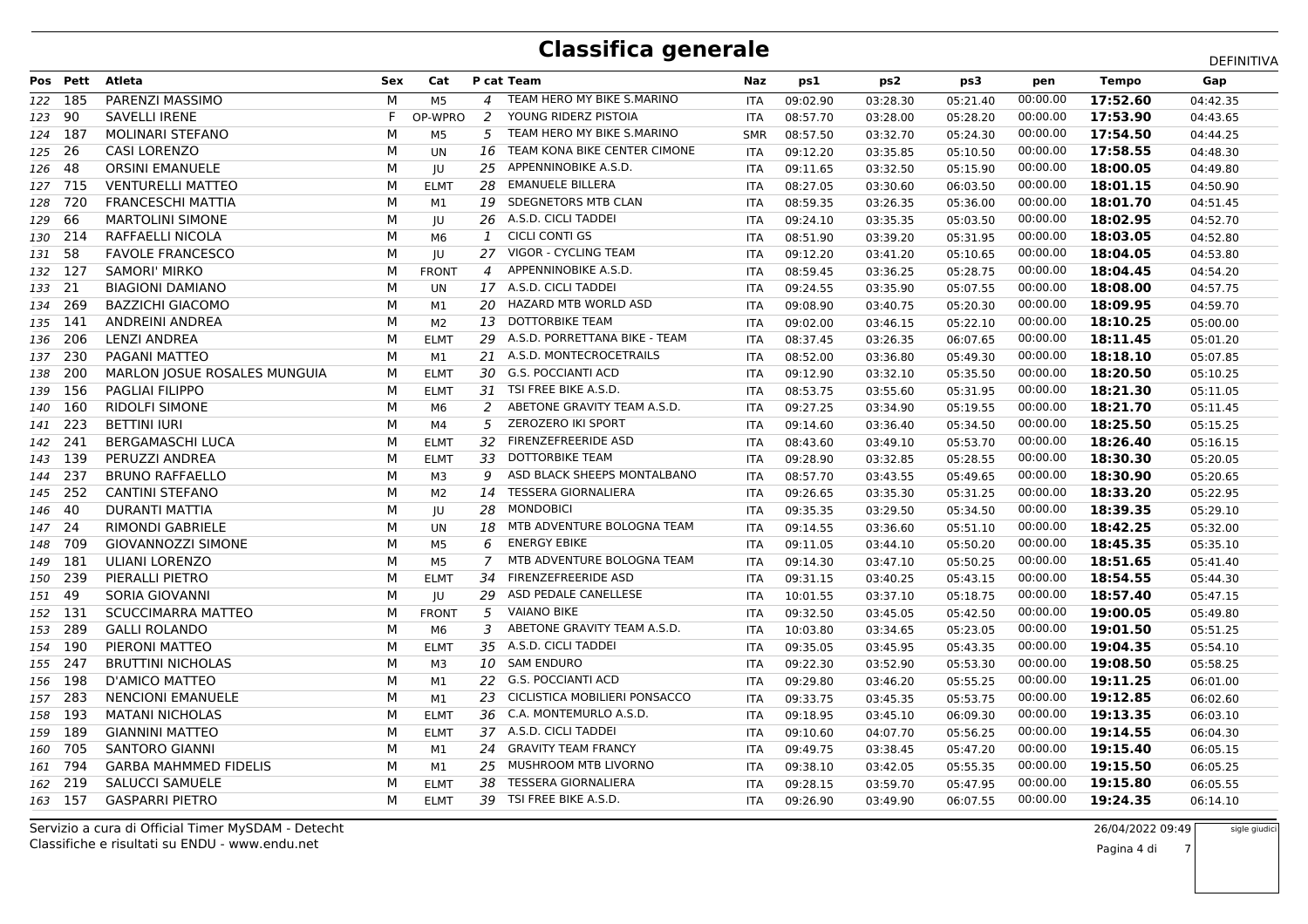|         |          |                           |            |                |                |                                    |            |          |          |          |          |              | DEFINITIVA |
|---------|----------|---------------------------|------------|----------------|----------------|------------------------------------|------------|----------|----------|----------|----------|--------------|------------|
|         | Pos Pett | Atleta                    | <b>Sex</b> | Cat            |                | P cat Team                         | Naz        | ps1      | ps2      | ps3      | pen      | <b>Tempo</b> | Gap        |
| 164     | -233     | PIEROTTI NICHOLAS         | M          | M2             |                | 15 A.S.D. MONTECROCETRAILS         | <b>ITA</b> | 09:33.15 | 03:49.35 | 06:01.90 | 00:00.00 | 19:24.40     | 06:14.15   |
| 165     | 228      | MAZZIOTTA DANIELE ARMANDO | М          | M2             | 16             | <b>BIKE VILLAGE ASD</b>            | ITA        | 09:01.00 | 03:56.95 | 06:27.55 | 00:00.00 | 19:25.50     | 06:15.25   |
| 166     | 192      | <b>TASSELLI FEDERICO</b>  | M          | M2             |                | 17 C.A. MONTEMURLO A.S.D.          | <b>ITA</b> | 09:26.25 | 03:54.15 | 06:06.25 | 00:00.00 | 19:26.65     | 06:16.40   |
| 167 195 |          | HU YOUYI                  | M          | M4             | 6              | <b>G.S. POCCIANTI ACD</b>          | <b>CHN</b> | 09:36.80 | 03:53.20 | 05:58.40 | 00:00.00 | 19:28.40     | 06:18.15   |
| 168     | 183      | <b>FRAZZONI GIANMARCO</b> | М          | M1             | 26             | MTB ADVENTURE BOLOGNA TEAM         | ITA        | 09:36.40 | 03:54.40 | 06:01.75 | 00:00.00 | 19:32.55     | 06:22.30   |
| 169     | 89       | <b>GUGLIELMI ELEONORA</b> | F          | OP-WPRO        | 3              | A.S.D. PORRETTANA BIKE - TEAM      | ITA        | 09:43.40 | 04:00.75 | 05:48.60 | 00:00.00 | 19:32.75     | 06:22.50   |
| 170 710 |          | <b>BORGOGNI SAMUELE</b>   | м          | <b>ELMT</b>    | 40             | <b>ENERGY EBIKE</b>                | <b>ITA</b> | 09:34.20 | 03:57.05 | 06:05.85 | 00:00.00 | 19:37.10     | 06:26.85   |
| 171 159 |          | <b>VANNETTI STEFANO</b>   | М          | M6             | $\overline{a}$ | ABETONE GRAVITY TEAM A.S.D.        | <b>ITA</b> | 09:51.30 | 03:55.75 | 05:52.10 | 00:00.00 | 19:39.15     | 06:28.90   |
| 172 284 |          | DE FELICI FRANCESCO       | M          | M4             | 7              | ASD MA.AN.RT                       | <b>ITA</b> | 09:59.60 | 03:45.90 | 05:56.10 | 00:00.00 | 19:41.60     | 06:31.35   |
| 173 45  |          | <b>FARINA RICCARDO</b>    | M          | IU             | 30.            | APPENNINOBIKE A.S.D.               | <b>ITA</b> | 11:17.70 | 03:29.10 | 04:55.40 | 00:00.00 | 19:42.20     | 06:31.95   |
| 174 724 |          | PIEROTTI ALESSANDRO       | М          | <b>ELMT</b>    | 41             | <b>TESSERA GIORNALIERA</b>         | <b>ITA</b> | 09:58.70 | 03:50.05 | 05:54.00 | 00:00.00 | 19:42.75     | 06:32.50   |
| 175 236 |          | SQUILLONI ALBERTO         | М          | <b>IMT</b>     | 3              | ASD BLACK SHEEPS MONTALBANO        | <b>ITA</b> | 09:22.20 | 04:11.05 | 06:11.75 | 00:00.00 | 19:45.00     | 06:34.75   |
| 176     | - 70     | <b>CANTASALE THOMAS</b>   | M          | IU             | 31             | TSI FREE BIKE A.S.D.               | <b>ITA</b> | 10:00.55 | 03:56.15 | 06:00.65 | 00:00.00 | 19:57.35     | 06:47.10   |
| 177 71  |          | <b>FRISELLA MATTIA</b>    | М          | JU             | 32             | MADDEN ACTION SPORT TEAM SSD ARL   | <b>ITA</b> | 10:35.10 | 03:55.60 | 05:32.65 | 00:00.00 | 20:03.35     | 06:53.10   |
| 178     | -75      | <b>BALDI MATTIA</b>       | м          | JU             | 33             | YOUNG RIDERZ PISTOIA               | <b>ITA</b> | 08:45.85 | 03:41.10 | 04:36.55 | 03:00.00 | 20:03.50     | 06:53.25   |
| 179     | 244      | <b>VELTRONI GIULIO</b>    | M          | M <sub>2</sub> | 18             | SAM ENDURO                         | <b>ITA</b> | 10:01.35 | 04:14.70 | 05:51.30 | 00:00.00 | 20:07.35     | 06:57.10   |
| 180     | 169      | MAGNAYE MARK BRYAN GALIT  | М          | M2             | 19             | MSBA A.S.D                         | <b>ITA</b> | 10:18.15 | 03:58.40 | 05:53.45 | 00:00.00 | 20:10.00     | 06:59.75   |
| 181     | -250     | <b>BARI ENRICO</b>        | M          | M5             | 8              | <b>SAM ENDURO</b>                  | <b>ITA</b> | 09:56.10 | 03:56.80 | 06:18.35 | 00:00.00 | 20:11.25     | 07:01.00   |
| 182     | 265      | <b>CALZONI MARCO</b>      | М          | M <sub>2</sub> |                | 20 A.S.D. CICLISTICA VALDARBIA LA  | <b>ITA</b> | 10:32.35 | 03:51.40 | 05:51.75 | 00:00.00 | 20:15.50     | 07:05.25   |
| 183     | 171      | <b>ZANIERI FABIO</b>      | M          | M1             | 27             | MSBA A.S.D                         | <b>ITA</b> | 09:58.95 | 04:08.15 | 06:11.85 | 00:00.00 | 20:18.95     | 07:08.70   |
| 184     | -790     | <b>MUTI LUCA</b>          | М          | M1             | 28             | SOC. ELBA OVEST                    | <b>ITA</b> | 10:17.65 | 03:52.35 | 06:09.20 | 00:00.00 | 20:19.20     | 07:08.95   |
| 185 714 |          | <b>BARDAZZI SIMONE</b>    | M          | M6             | .5             | MADDEN ACTION SPORT TEAM SSD ARL   | <b>ITA</b> | 10:15.05 | 04:07.10 | 05:57.30 | 00:00.00 | 20:19.45     | 07:09.20   |
| 186     | 793      | <b>MUNNO ANTONIO</b>      | М          | M4             | 8              | SOC. ELBA OVEST                    | <b>ITA</b> | 09:53.30 | 03:54.30 | 06:32.05 | 00:00.00 | 20:19.65     | 07:09.40   |
| 187     | - 722    | FERRARI MATTIA            | М          | <b>ELMT</b>    | 42             | CICLOBROCCHI SESTO IMOLESE ASD     | <b>ITA</b> | 10:13.45 | 03:56.15 | 06:10.50 | 00:00.00 | 20:20.10     | 07:09.85   |
| 188     | -231     | <b>CORCIULO GIORGIO</b>   | M          | <b>ELMT</b>    | 43             | A.S.D. MONTECROCETRAILS            | <b>ITA</b> | 09:24.45 | 03:49.35 | 07:08.10 | 00:00.00 | 20:21.90     | 07:11.65   |
| 189     | 796      | <b>ZANATTA TOMAS</b>      | M          | M4             | 9              | MUSHROOM MTB LIVORNO               | <b>ITA</b> | 10:12.50 | 03:46.60 | 06:24.20 | 00:00.00 | 20:23.30     | 07:13.05   |
| 190 235 |          | PINI LORENZO              | M          | M1             | 29             | ASD BLACK SHEEPS MONTALBANO        | <b>ITA</b> | 09:56.00 | 04:12.00 | 06:17.85 | 00:00.00 | 20:25.85     | 07:15.60   |
| 191     | 797      | PAZZAGLIA FEDERICO        | M          | M <sub>3</sub> | 11             | <b>MUSHROOM MTB LIVORNO</b>        | <b>ITA</b> | 10:31.25 | 03:46.55 | 06:08.55 | 00:00.00 | 20:26.35     | 07:16.10   |
| 192     | 194      | BARONCELLI ALESSANDRO     | M          | M2             |                | 21 C.A. MONTEMURLO A.S.D.          | <b>ITA</b> | 09:47.05 | 04:02.50 | 06:41.10 | 00:00.00 | 20:30.65     | 07:20.40   |
| 193 712 |          | <b>GIOVANNINI NICOLA</b>  | М          | M1             | 30             | UNITED TEAM OF AREZZO              | <b>ITA</b> | 10:22.10 | 04:02.40 | 06:07.55 | 00:00.00 | 20:32.05     | 07:21.80   |
| 194     | 86       | <b>ZERINI GIADA</b>       | F          | OP-W           | $\mathbf{1}$   | MADDEN ACTION SPORT TEAM SSD ARL   | <b>ITA</b> | 10:29.75 | 04:03.00 | 06:14.05 | 00:00.00 | 20:46.80     | 07:36.55   |
| 195     | 232      | <b>VENTURA ALESSANDRO</b> | М          | M1             |                | 31 A.S.D. MONTECROCETRAILS         | <b>ITA</b> | 10:36.60 | 03:57.25 | 06:17.05 | 00:00.00 | 20:50.90     | 07:40.65   |
| 196 273 |          | <b>MARIANI STEFANO</b>    | M          | <b>ELMT</b>    | 44             | <b>BIKEMOOD A.S.D</b>              | <b>ITA</b> | 09:57.65 | 03:58.05 | 06:57.35 | 00:00.00 | 20:53.05     | 07:42.80   |
| 197     | -225     | <b>BARNESCHI GABRIELE</b> | M          | M1             | 32             | <b>BIKE VILLAGE ASD</b>            | <b>ITA</b> | 10:37.15 | 04:03.25 | 06:12.90 | 00:00.00 | 20:53.30     | 07:43.05   |
| 198     | 43       | <b>FRANCI FILIPPO</b>     | М          | JU             |                | 34 A.S.D. PORRETTANA BIKE - TEAM   | <b>ITA</b> | 10:34.45 | 03:41.75 | 06:39.30 | 00:00.00 | 20:55.50     | 07:45.25   |
| 199     | -270     | <b>OGNIBENE LUCA</b>      | М          | <b>ELMT</b>    | 45             | A.S.D. FOLIGNO FREERIDE            | <b>ITA</b> | 10:21.60 | 03:57.20 | 06:38.85 | 00:00.00 | 20:57.65     | 07:47.40   |
| 200 65  |          | DA PRATO RENZO            | M          | JU             |                | 35 A.S.D. CICLI TADDEI             | <b>ITA</b> | 11:23.50 | 03:55.40 | 05:38.85 | 00:00.00 | 20:57.75     | 07:47.50   |
| 201     | -56      | ANCARANI GIACOMO          | M          | JU             | 36             | <b>BAD SCHOOL TEAM</b>             | <b>ITA</b> | 11:00.35 | 04:09.70 | 05:57.55 | 00:00.00 | 21:07.60     | 07:57.35   |
| 202 215 |          | LOMANTO SALVATORE LUCIO   | м          | M1             | 33             | TESSERA GIORNALIERA                | <b>ITA</b> | 09:58.35 | 03:56.15 | 07:14.10 | 00:00.00 | 21:08.60     | 07:58.35   |
| 203     | -85      | <b>FORMIGLI FLAVIA</b>    | F          | OP-W           | 2              | <b>SAM ENDURO</b>                  | <b>ITA</b> | 10:35.80 | 04:02.35 | 06:37.90 | 00:00.00 | 21:16.05     | 08:05.80   |
| 204     | 212      | <b>GARIBALDI FRANCO</b>   | M          | M5             | q              | TOSCANA TRACKS ASSOCIAZIONE        | <b>ITA</b> | 11:25.95 | 04:08.85 | 05:42.95 | 00:00.00 | 21:17.75     | 08:07.50   |
| 205 292 |          | <b>RIZZO ANDREA</b>       | M          | M5             | 10             | <b>BICI CAMOGLI GOLFO PARADISO</b> | <b>ITA</b> | 10:37.40 | 03:59.25 | 06:47.00 | 00:00.00 | 21:23.65     | 08:13.40   |
|         |          |                           |            |                |                |                                    |            |          |          |          |          |              |            |

Classifiche e risultati su ENDU - www.endu.netServizio a cura di Official Timer MySDAM - Detecht

 26/04/2022 09:49sigle giudici

i 7 Pagina 5 di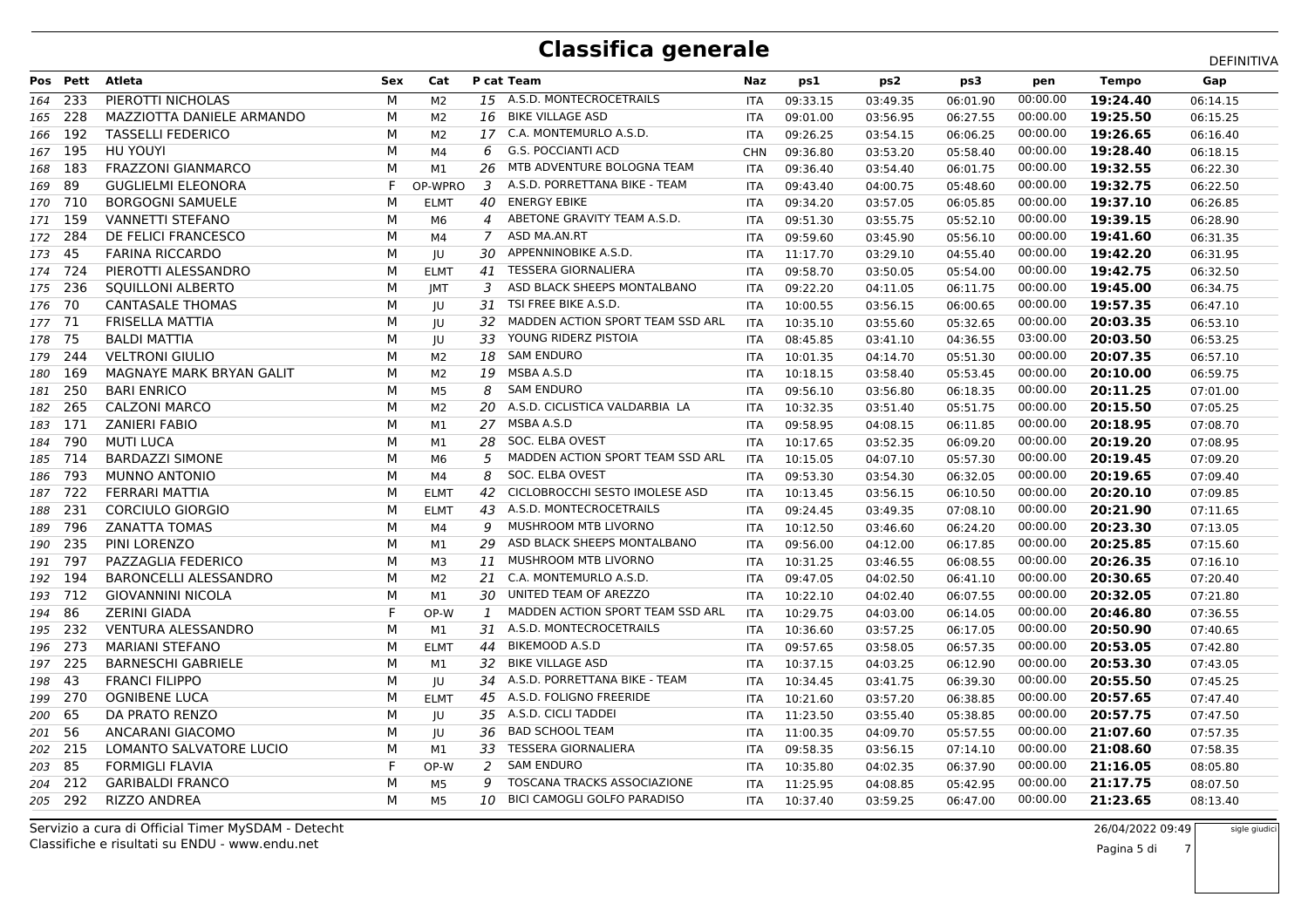|         |          |                                |            |              |                |                                 |            |          |          |          |          |              | DEFINITIVA |
|---------|----------|--------------------------------|------------|--------------|----------------|---------------------------------|------------|----------|----------|----------|----------|--------------|------------|
|         | Pos Pett | Atleta                         | <b>Sex</b> | Cat          |                | P cat Team                      | Naz        | ps1      | ps2      | ps3      | pen      | <b>Tempo</b> | Gap        |
| 206 799 |          | <b>VUKICH ALESSIO</b>          | м          | M3           | 12             | MUSHROOM MTB LIVORNO            | <b>ITA</b> | 11:15.05 | 03:56.40 | 06:12.25 | 00:00.00 | 21:23.70     | 08:13.45   |
| 207     | 201      | <b>CERCHIETTI FABRIZIO</b>     | М          | М4           | 10             | <b>G.S. POCCIANTI ACD</b>       | <b>ITA</b> | 10:55.15 | 04:05.15 | 06:23.50 | 00:00.00 | 21:23.80     | 08:13.55   |
| 208     | 800      | <b>BIAGI ALESSIO</b>           | M          | M1           |                | 34 MUSHROOM MTB LIVORNO         | <b>ITA</b> | 09:48.25 | 03:46.05 | 06:53.90 | 01:00.00 | 21:28.20     | 08:17.95   |
| 209     | -123     | DE SIMONI JACOPO               | М          | M1           | 35             | <b>ASD TWKC</b>                 | <b>ITA</b> | 11:15.50 | 04:03.45 | 06:10.70 | 00:00.00 | 21:29.65     | 08:19.40   |
| 210 182 |          | NICOLINI GREGORIO              | М          | <b>ELMT</b>  | 46             | MTB ADVENTURE BOLOGNA TEAM      | ITA        | 10:42.50 | 04:25.10 | 06:23.30 | 00:00.00 | 21:30.90     | 08:20.65   |
| 211 238 |          | <b>SANTONI PAOLO</b>           | M          | M6           | 6              | FIRENZEFREERIDE ASD             | ITA        | 11:00.45 | 04:11.10 | 06:20.85 | 00:00.00 | 21:32.40     | 08:22.15   |
| 212 798 |          | <b>CARLUCCI MASSIMILIANO</b>   | м          | M4           | <b>11</b>      | MUSHROOM MTB LIVORNO            | <b>ITA</b> | 11:14.55 | 03:55.60 | 06:22.75 | 00:00.00 | 21:32.90     | 08:22.65   |
| 213 129 |          | <b>ZANCHI ANDREA</b>           | М          | <b>FRONT</b> | 6              | <b>ENERGY EBIKE</b>             | ITA        | 11:28.75 | 04:01.90 | 06:07.55 | 00:00.00 | 21:38.20     | 08:27.95   |
| 214 163 |          | LUMINI TOMMASO                 | М          | M7           | 1              | ABETONE GRAVITY TEAM A.S.D.     | <b>ITA</b> | 11:08.70 | 04:21.30 | 06:09.10 | 00:00.00 | 21:39.10     | 08:28.85   |
| 215 261 |          | <b>SANTI MANUELE</b>           | м          | M2           | 22             | FREE BIKE 65 ASD                | <b>ITA</b> | 10:33.90 | 04:10.10 | 07:05.05 | 00:00.00 | 21:49.05     | 08:38.80   |
| 216 708 |          | PERSICO BIAGIO                 | М          | M2           | 23             | <b>ENERGY EBIKE</b>             | <b>ITA</b> | 10:48.70 | 04:18.75 | 06:41.60 | 00:00.00 | 21:49.05     | 08:38.80   |
| 217 149 |          | PARDINI FEDERICO               | М          | M1           | 36             | I-MTB A.S.D.                    | <b>ITA</b> | 11:20.50 | 03:48.85 | 05:55.25 | 01:00.00 | 22:04.60     | 08:54.35   |
| 218 136 |          | <b>GRASSI MATTEO</b>           | М          | M1           | 37             | <b>VAIANO BIKE</b>              | <b>ITA</b> | 10:38.20 | 04:28.00 | 07:02.40 | 00:00.00 | 22:08.60     | 08:58.35   |
| 219 55  |          | AMBROSETTI RICCARDO            | М          | JU           | 37             | <b>BAD SCHOOL TEAM</b>          | <b>ITA</b> | 11:32.35 | 04:07.40 | 06:37.90 | 00:00.00 | 22:17.65     | 09:07.40   |
| 220 272 |          | <b>BETTINI ANDREA</b>          | м          | <b>ELMT</b>  | 47             | <b>BIKEMOOD A.S.D</b>           | <b>ITA</b> | 11:11.70 | 04:10.30 | 06:58.45 | 00:00.00 | 22:20.45     | 09:10.20   |
| 221 264 |          | <b>MARCANTONINI ANDREA</b>     | М          | M5           | 11             | <b>BETTONAMTB</b>               | <b>ITA</b> | 11:18.15 | 04:14.95 | 06:51.50 | 00:00.00 | 22:24.60     | 09:14.35   |
| 222 191 |          | <b>REALE FRANCESCO</b>         | М          | <b>ELMT</b>  | 48             | A.S.D. CICLI TADDEI             | <b>ITA</b> | 10:00.75 | 04:05.70 | 08:21.60 | 00:00.00 | 22:28.05     | 09:17.80   |
| 223 274 |          | <b>ROSSI MICHELE</b>           | М          | M1           | 38             | <b>BIKEMOOD A.S.D</b>           | <b>ITA</b> | 11:50.65 | 04:14.50 | 06:25.35 | 00:00.00 | 22:30.50     | 09:20.25   |
| 224 133 |          | <b>BONAFINI STEFANO</b>        | М          | <b>FRONT</b> | $\overline{7}$ | <b>IEMA MTB TEAM</b>            | <b>ITA</b> | 12:49.55 | 04:07.10 | 05:42.35 | 00:00.00 | 22:39.00     | 09:28.75   |
| 225     | - 53     | <b>BERTOZZI NICOLO</b>         | М          | JU           | 38             | HAZARD MTB WORLD ASD            | <b>ITA</b> | 11:33.75 | 04:42.50 | 06:35.35 | 00:00.00 | 22:51.60     | 09:41.35   |
| 226     | - 73     | <b>LONDI KEVIN</b>             | М          | IU           | 39             | YOUNG RIDERZ PISTOIA            | <b>ITA</b> | 09:10.90 | 03:30.90 | 05:12.25 | 05:00.00 | 22:54.05     | 09:43.80   |
| 227 210 |          | <b>ZANZI FEDERICO</b>          | М          | MЗ           | 13             | APPENNINOBIKE A.S.D.            | <b>ITA</b> | 11:49.90 | 04:39.25 | 06:33.15 | 00:00.00 | 23:02.30     | 09:52.05   |
| 228     | -268     | PIZZONIA DIEGO                 | М          | M4           | 12             | <b>BIKESTORE #SOCIALMISFITS</b> | <b>ITA</b> | 11:50.10 | 04:15.75 | 06:57.40 | 00:00.00 | 23:03.25     | 09:53.00   |
| 229 711 |          | <b>FABIANI NICOLA</b>          | М          | M1           | 39             | UNITED TEAM OF AREZZO           | <b>ITA</b> | 12:06.75 | 04:21.15 | 06:37.30 | 00:00.00 | 23:05.20     | 09:54.95   |
| 230 146 |          | <b>NESTI GIACOMO</b>           | М          | <b>ELMT</b>  | 49             | YOUNG RIDERZ PISTOIA            | <b>ITA</b> | 09:24.30 | 03:36.05 | 09:06.50 | 01:00.00 | 23:06.85     | 09:56.60   |
| 231     | -246     | <b>COSTANTINI ALESSIO</b>      | М          | <b>ELMT</b>  |                | 50 SAM ENDURO                   | <b>ITA</b> | 11:54.85 | 04:28.20 | 06:46.00 | 00:00.00 | 23:09.05     | 09:58.80   |
| 232     | - 88     | <b>BIZZARRI GAIA</b>           | F          | OP-WPRO      | $\overline{4}$ | A.S.D. PORRETTANA BIKE - TEAM   | <b>ITA</b> | 11:15.35 | 04:19.50 | 07:36.45 | 00:00.00 | 23:11.30     | 10:01.05   |
| 233     | -226     | <b>PAOLINI DANIEL</b>          | М          | <b>ELMT</b>  | 51             | <b>BIKE VILLAGE ASD</b>         | <b>ITA</b> | 11:59.45 | 04:28.55 | 06:45.50 | 00:00.00 | 23:13.50     | 10:03.25   |
| 234 143 |          | <b>BUSCEMI ANDREA</b>          | М          | M2           | 24             | <b>DOTTORBIKE TEAM</b>          | <b>ITA</b> | 11:08.90 | 04:07.05 | 06:04.80 | 02:00.00 | 23:20.75     | 10:10.50   |
| 235 130 |          | <b>GALASSI MASSIMO</b>         | М          | <b>FRONT</b> | 8              | <b>VO2 CYCLING TEAM</b>         | ITA        | 11:33.35 | 04:38.70 | 07:10.80 | 00:00.00 | 23:22.85     | 10:12.60   |
| 236     | - 234    | <b>GARAGUSO LORENZO</b>        | м          | <b>ELMT</b>  | 52             | ASD BLACK SHEEPS MONTALBANO     | <b>ITA</b> | 10:53.05 | 04:25.80 | 08:13.15 | 00:00.00 | 23:32.00     | 10:21.75   |
| 237     | - 207    | <b>SCARPETTI GUIDO</b>         | М          | M6           | $\overline{7}$ | APPENNINOBIKE A.S.D.            | <b>ITA</b> | 11:56.15 | 04:43.70 | 07:10.55 | 00:00.00 | 23:50.40     | 10:40.15   |
| 238 151 |          | RINCON MELECIO ERNESTO         | м          | М4           | 13             | I-MTB A.S.D.                    | <b>ITA</b> | 11:13.05 | 04:07.65 | 06:44.05 | 02:00.00 | 24:04.75     | 10:54.50   |
| 239     | -18      | <b>DANIELE FILIPPO ACHILLE</b> | М          | UN.          | 19             | TEAM KONA BIKE CENTER CIMONE    | <b>ITA</b> | 08:53.00 | 03:18.65 | 10:56.10 | 01:00.00 | 24:07.75     | 10:57.50   |
| 240     | 254      | <b>GORI GIACOMO</b>            | М          | M2           | 25             | <b>TESSERA GIORNALIERA</b>      | ITA        | 13:26.70 | 04:04.65 | 06:37.30 | 00:00.00 | 24:08.65     | 10:58.40   |
| 241 288 |          | MICHELI NICOLA FABIO           | М          | <b>ELMT</b>  | 53             | A.S.D. LAKE BIKE TEAM           | <b>ITA</b> | 12:58.35 | 04:20.20 | 06:57.55 | 00:00.00 | 24:16.10     | 11:05.85   |
| 242     | - 248    | PEPI RICCARDO                  | М          | <b>ELMT</b>  | 54             | <b>SAM ENDURO</b>               | <b>ITA</b> | 11:41.65 | 03:38.90 | 06:08.70 | 03:00.00 | 24:29.25     | 11:19.00   |
| 243     | -84      | PAOLI SARA                     | F          | OP-W         | 3              | MSBA A.S.D                      | ITA        | 12:42.00 | 04:36.15 | 07:33.60 | 00:00.00 | 24:51.75     | 11:41.50   |
| 244 180 |          | RODA GIACOMO                   | м          | <b>ELMT</b>  | 55             | MTB ADVENTURE BOLOGNA TEAM      | <b>ITA</b> | 12:33.35 | 04:37.60 | 06:59.05 | 01:00.00 | 25:10.00     | 11:59.75   |
| 245     | - 278    | SOCCI GIACOMO                  | М          | M2           | 26             | ASD GUMASIO                     | <b>ITA</b> | 12:36.60 | 04:40.00 | 09:05.20 | 00:00.00 | 26:21.80     | 13:11.55   |
| 246 188 |          | PUPPA DAVIDE                   | М          | <b>ELMT</b>  | 56             | A.S.D. CICLI TADDEI             | <b>ITA</b> | 10:16.60 | 08:45.30 | 07:26.50 | 00:00.00 | 26:28.40     | 13:18.15   |
| 247 170 |          | <b>VALLERI TOMMASO</b>         | м          | M4           |                | 14 MSBA A.S.D                   | <b>ITA</b> | 13:36.40 | 04:39.00 | 08:35.80 | 00:00.00 | 26:51.20     | 13:40.95   |
|         |          |                                |            |              |                |                                 |            |          |          |          |          |              |            |

Classifiche e risultati su ENDU - www.endu.netServizio a cura di Official Timer MySDAM - Detecht  26/04/2022 09:49 7sigle giudici

Pagina 6 di